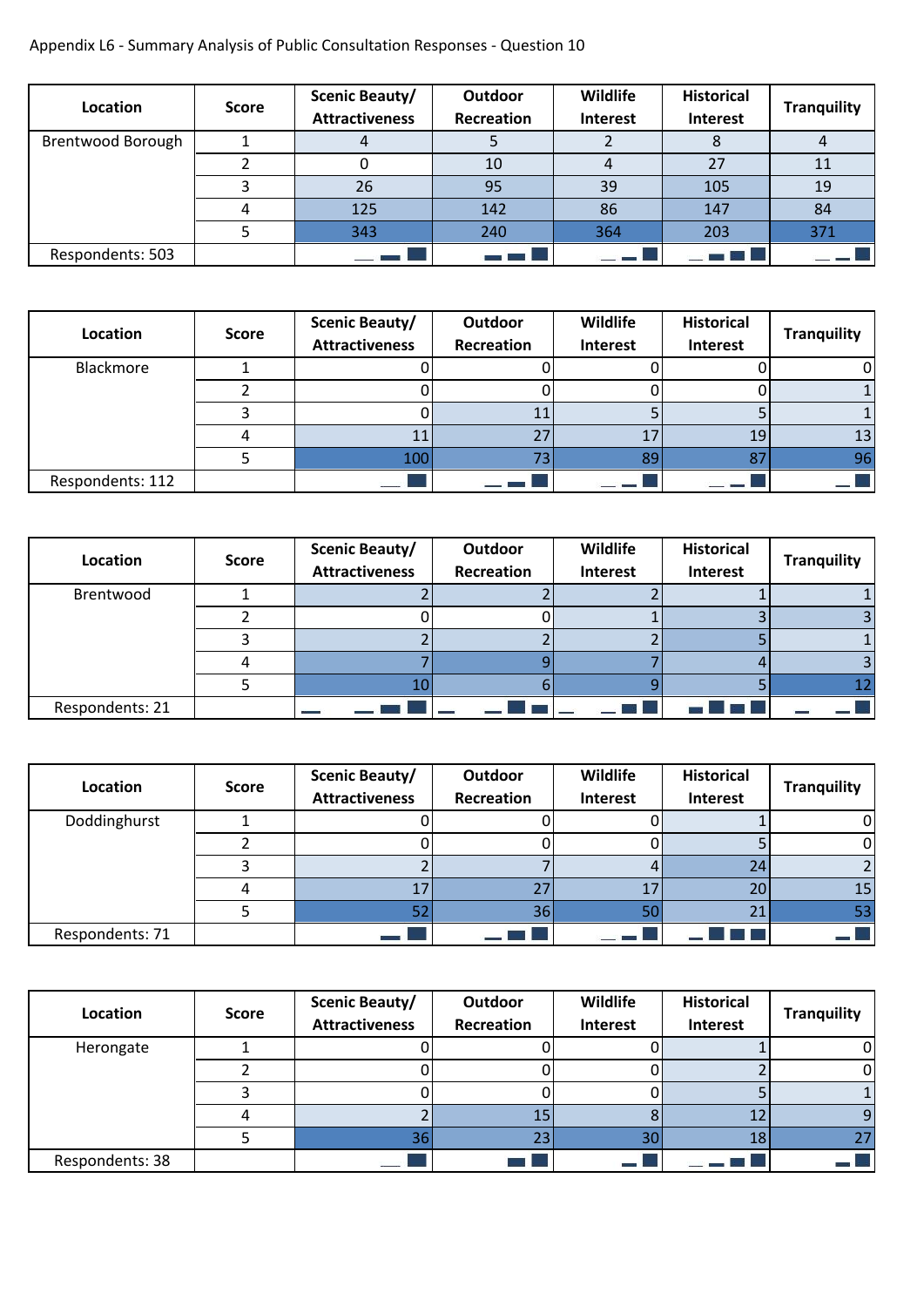## Appendix L6 - Summary Analysis of Public Consultation Responses - Question 10

| Location       | <b>Score</b> | <b>Scenic Beauty/</b><br><b>Attractiveness</b> | Outdoor<br>Recreation | Wildlife<br>Interest | <b>Historical</b><br>Interest | <b>Tranquility</b> |
|----------------|--------------|------------------------------------------------|-----------------------|----------------------|-------------------------------|--------------------|
| Hook End       |              |                                                |                       |                      |                               |                    |
|                |              |                                                |                       |                      |                               |                    |
|                |              |                                                |                       |                      |                               |                    |
|                |              |                                                |                       |                      |                               |                    |
|                |              |                                                |                       |                      |                               |                    |
| Respondents: 7 |              |                                                |                       |                      |                               | — — 1              |

| Location        | <b>Score</b> | Scenic Beauty/<br><b>Attractiveness</b> | Outdoor<br>Recreation | Wildlife<br>Interest | <b>Historical</b><br>Interest | <b>Tranquility</b> |
|-----------------|--------------|-----------------------------------------|-----------------------|----------------------|-------------------------------|--------------------|
| Hutton          |              |                                         |                       |                      |                               |                    |
|                 |              |                                         |                       |                      |                               |                    |
|                 |              |                                         |                       |                      |                               |                    |
|                 |              |                                         | 10                    |                      |                               |                    |
|                 |              | 32                                      | 28                    | Эq                   | 20                            | 30                 |
| Respondents: 47 |              |                                         |                       |                      |                               |                    |

| Location        | <b>Score</b> | <b>Scenic Beauty/</b><br><b>Attractiveness</b> | Outdoor<br>Recreation | Wildlife<br>Interest | <b>Historical</b><br>Interest | <b>Tranquility</b> |
|-----------------|--------------|------------------------------------------------|-----------------------|----------------------|-------------------------------|--------------------|
| Ingatestone     |              |                                                |                       |                      |                               |                    |
|                 |              |                                                |                       |                      |                               |                    |
|                 |              |                                                |                       |                      |                               |                    |
|                 |              |                                                |                       |                      |                               |                    |
|                 |              |                                                |                       |                      |                               | 10                 |
| Respondents: 19 |              |                                                |                       | $-1.3.$              |                               |                    |

| Location        | <b>Score</b> | Scenic Beauty/<br><b>Attractiveness</b> | Outdoor<br>Recreation | Wildlife<br>Interest | <b>Historical</b><br>Interest | <b>Tranquility</b> |
|-----------------|--------------|-----------------------------------------|-----------------------|----------------------|-------------------------------|--------------------|
| Ingrave         |              |                                         |                       |                      |                               |                    |
|                 |              |                                         |                       |                      |                               |                    |
|                 |              |                                         |                       |                      |                               |                    |
|                 |              |                                         | 11                    |                      |                               |                    |
|                 |              | 38                                      | 30                    | 38                   | 22                            | 36                 |
| Respondents: 42 |              | $\overline{\phantom{a}}$                |                       | $-125$               |                               |                    |

| Location        | <b>Score</b> | <b>Scenic Beauty/</b><br><b>Attractiveness</b> | Outdoor<br>Recreation | Wildlife<br>Interest | <b>Historical</b><br>Interest | <b>Tranquility</b> |
|-----------------|--------------|------------------------------------------------|-----------------------|----------------------|-------------------------------|--------------------|
| Kelvedon Hatch  |              |                                                |                       |                      |                               |                    |
|                 |              |                                                |                       |                      |                               |                    |
|                 |              |                                                |                       |                      |                               |                    |
|                 |              |                                                |                       |                      |                               |                    |
|                 |              |                                                |                       |                      |                               |                    |
| Respondents: 11 |              |                                                |                       | e me                 |                               | <b>COLOR</b>       |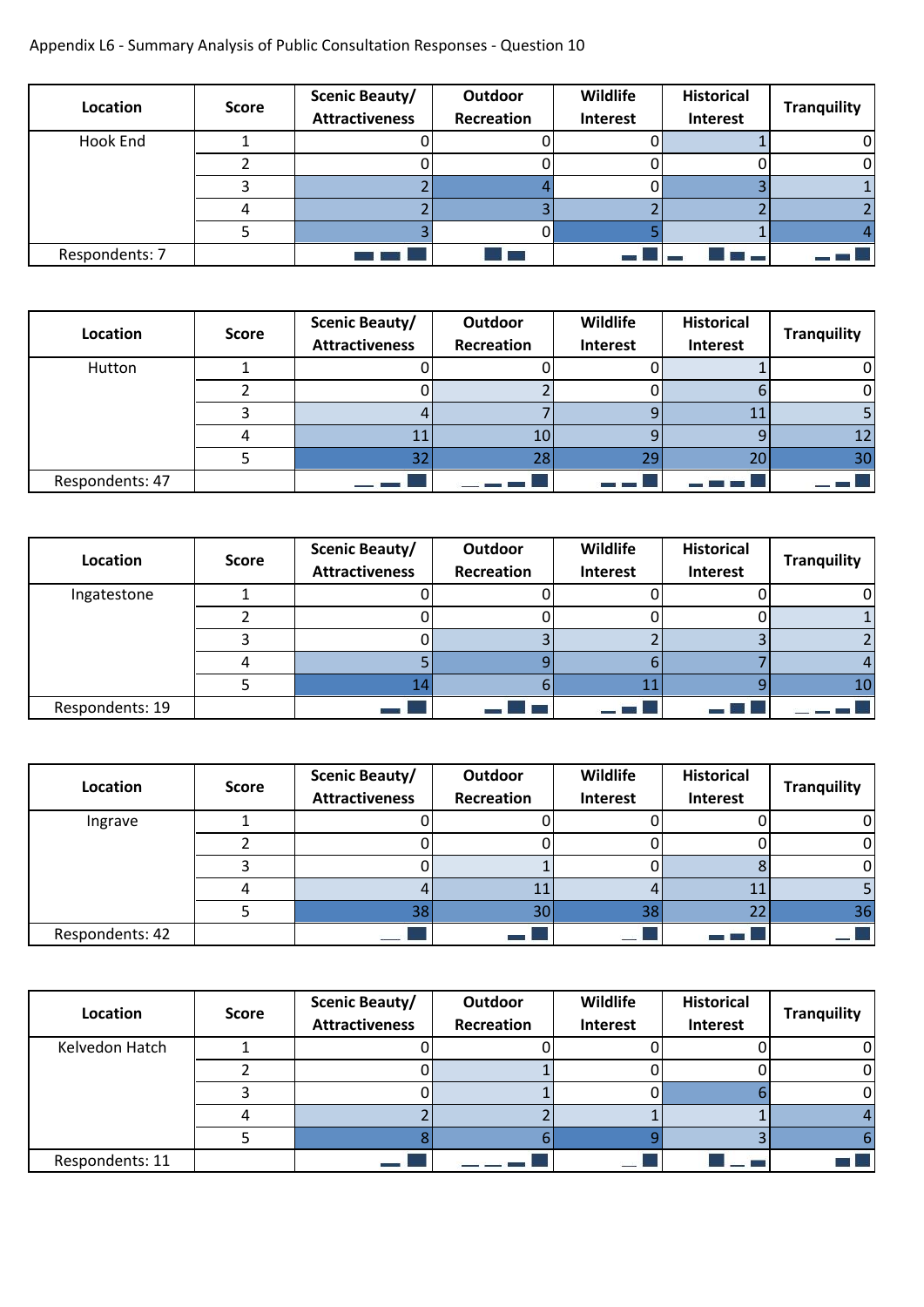## Appendix L6 - Summary Analysis of Public Consultation Responses - Question 10

| Location       | <b>Score</b> | Scenic Beauty/<br><b>Attractiveness</b> | Outdoor<br>Recreation | Wildlife<br>Interest | <b>Historical</b><br>Interest | <b>Tranquility</b> |
|----------------|--------------|-----------------------------------------|-----------------------|----------------------|-------------------------------|--------------------|
| Mountnessing   |              |                                         |                       |                      |                               |                    |
|                |              |                                         |                       |                      |                               |                    |
|                |              |                                         |                       |                      |                               |                    |
|                |              |                                         |                       |                      |                               |                    |
|                |              |                                         |                       |                      |                               |                    |
| Respondents: 3 |              |                                         |                       |                      |                               | T.                 |

| Location        | <b>Score</b> | <b>Scenic Beauty/</b><br><b>Attractiveness</b> | Outdoor<br>Recreation | Wildlife<br>Interest | <b>Historical</b><br>Interest | <b>Tranquility</b> |
|-----------------|--------------|------------------------------------------------|-----------------------|----------------------|-------------------------------|--------------------|
| Pilgrims Hatch  |              |                                                |                       |                      |                               |                    |
|                 |              |                                                |                       |                      |                               |                    |
|                 |              |                                                |                       |                      |                               |                    |
|                 |              |                                                |                       |                      |                               |                    |
|                 |              |                                                |                       |                      |                               | 10                 |
| Respondents: 18 |              |                                                |                       |                      |                               |                    |

| Location       | <b>Score</b> | Scenic Beauty/<br><b>Attractiveness</b> | Outdoor<br>Recreation | Wildlife<br>Interest | <b>Historical</b><br>Interest | <b>Tranquility</b> |
|----------------|--------------|-----------------------------------------|-----------------------|----------------------|-------------------------------|--------------------|
| Shenfield      |              |                                         |                       |                      |                               |                    |
|                |              |                                         |                       |                      |                               |                    |
|                |              |                                         |                       |                      |                               |                    |
|                |              |                                         |                       |                      |                               |                    |
|                |              |                                         |                       |                      |                               |                    |
| Respondents: 9 |              |                                         |                       |                      |                               | المستحدث           |

| Location       | <b>Score</b> | Scenic Beauty/<br><b>Attractiveness</b> | Outdoor<br>Recreation | Wildlife<br>Interest | <b>Historical</b><br>Interest | <b>Tranquility</b> |
|----------------|--------------|-----------------------------------------|-----------------------|----------------------|-------------------------------|--------------------|
| South Weald    |              |                                         |                       |                      |                               |                    |
|                |              |                                         |                       |                      |                               |                    |
|                |              |                                         |                       |                      |                               |                    |
|                |              |                                         |                       |                      |                               |                    |
|                |              |                                         |                       |                      |                               |                    |
| Respondents: 2 |              |                                         | and the               |                      |                               |                    |

| Location              | <b>Score</b> | Scenic Beauty/<br><b>Attractiveness</b> | Outdoor<br>Recreation | Wildlife<br>Interest | <b>Historical</b><br>Interest | <b>Tranquility</b> |
|-----------------------|--------------|-----------------------------------------|-----------------------|----------------------|-------------------------------|--------------------|
| <b>Stondon Massey</b> |              |                                         |                       |                      |                               |                    |
|                       |              |                                         |                       |                      |                               |                    |
|                       |              |                                         |                       |                      |                               |                    |
|                       |              |                                         |                       |                      |                               |                    |
|                       |              |                                         |                       |                      |                               |                    |
| Respondents: 5        |              |                                         |                       |                      |                               |                    |